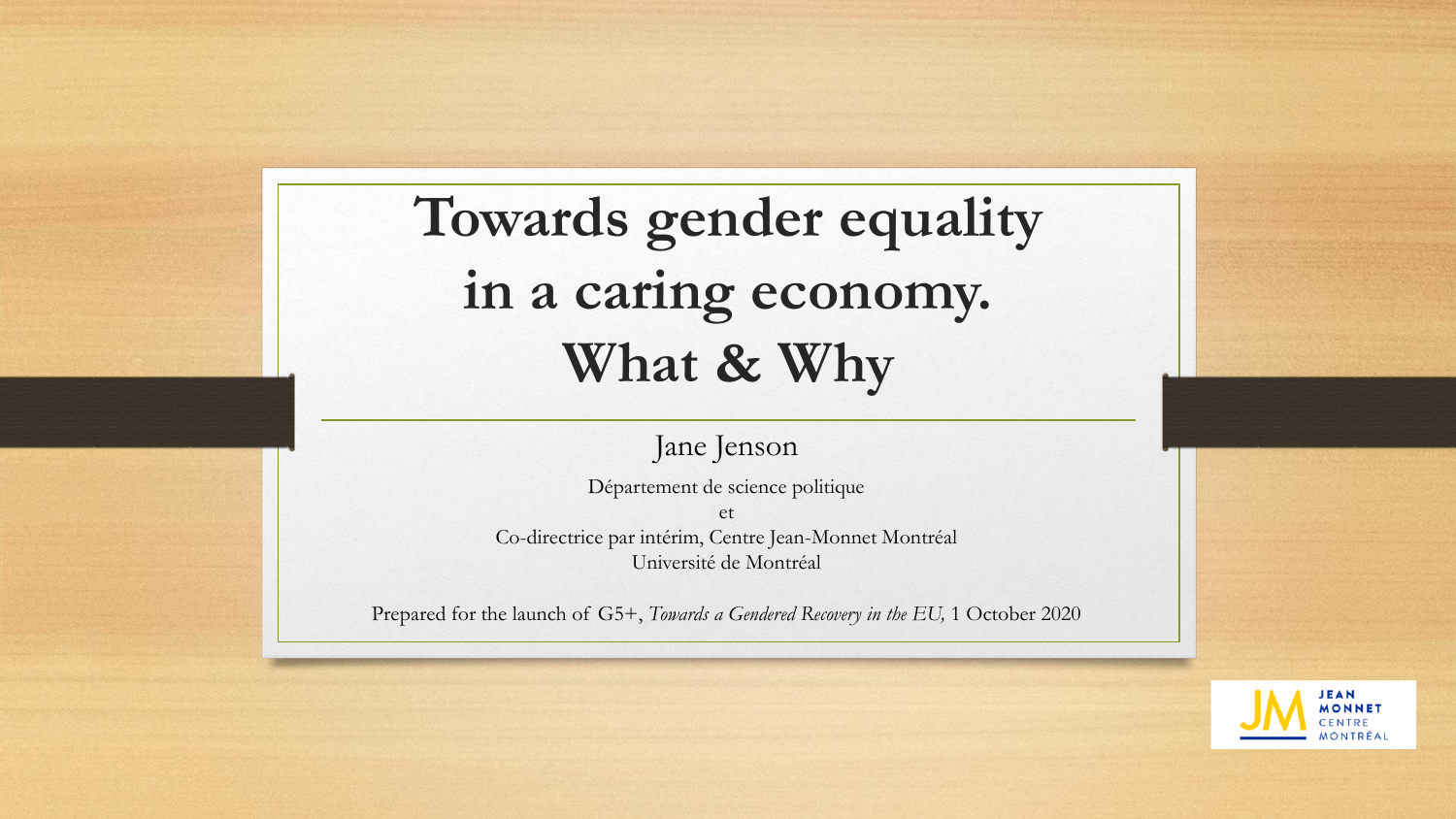## **A caring economy is:**

- An economy in which access to high-quality care at all ages is a citizenship**\*** right rather than a market good or a private, familial responsibility.
	- The citizenship regime ensures both access to and provision of care on the basis of equality as well as need.
- An economy in which the production of care and care work are valued:
	- Care work is recognised as having economic value
	- Care work is recognised as having traditionally reproduced gender inequalities and therefore requiring public interventions to create equal treatment and equal opportunities in: wages; employment status; citizenship rights.

**\*** Citizenship in this presentation does not mean formal passport-holding, but rather membership in a society of shared responsibility and solidarity.

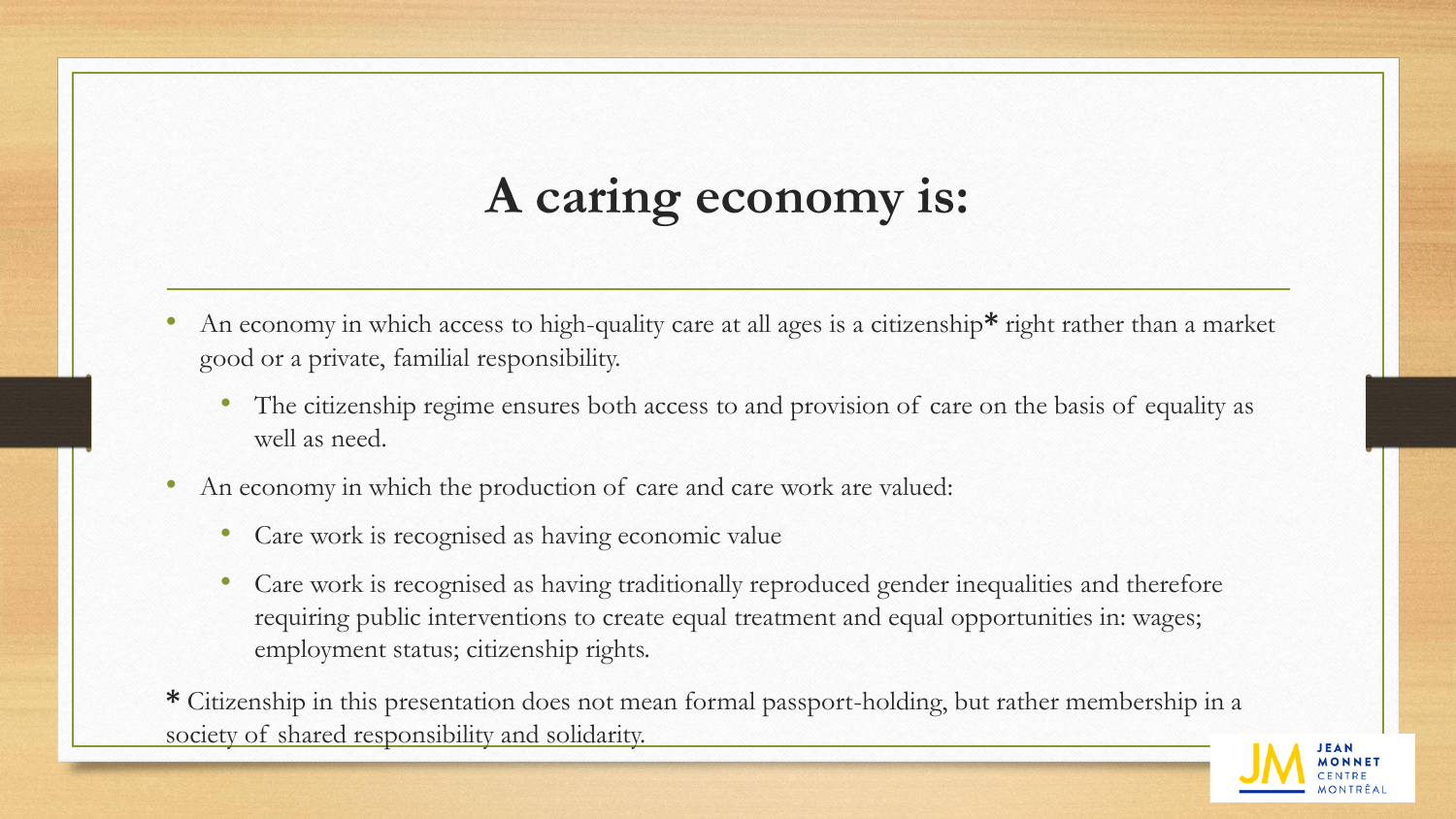**The pandemic revealed gender inequalities in a basic right of social citizenship – access to quality care**

- Equality in access to care not yet a right of full citizenship and expression of social solidarity.
	- Inadequate staffing and PPE in institutions caring for the elderly, affecting a vast number of older women.
	- Shut-down of networks of personal care workers affected both women workers and those needing care, two groups that are overwhelmingly female.
	- Closure of childcare services had predictable consequences for mother's employment.

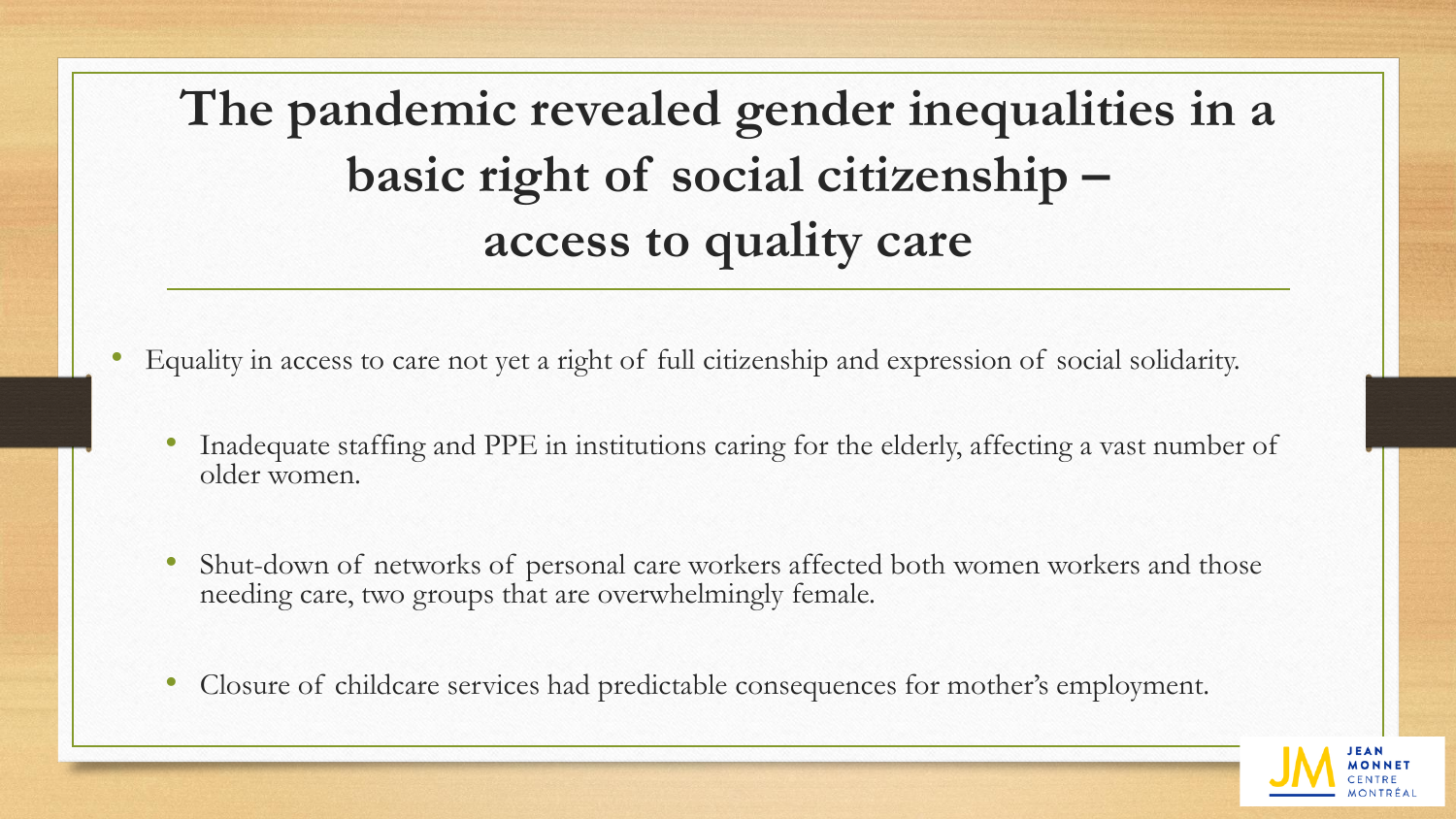## **The pandemic revealed AGAIN that care work is undervalued**

- For those doing care work, working conditions and status are often unequal and wages are low.
- Reliance on undervalued employees providing care yet again exposed long-standing patterns of gender inequalities, intersecting with other forms of inequality and disadvantage
	- The health sector relies on many women workers with precarious employment status from doctors and nurses to cleaners and food service.
	- There is a massive reliance on women as personal care workers for the elderly & children
	- Care work is often the primary employment opportunity for newcomers to the EU recent immigrants, migrants and refugees.
	- Workers of immigrant-origin black, people of colour, linguistic and ethnic minorities are also overrepresented in care work.
- These are the groups that have suffered from the inequalities of status, conditions and wages and for whom there is an opportunity to do more.

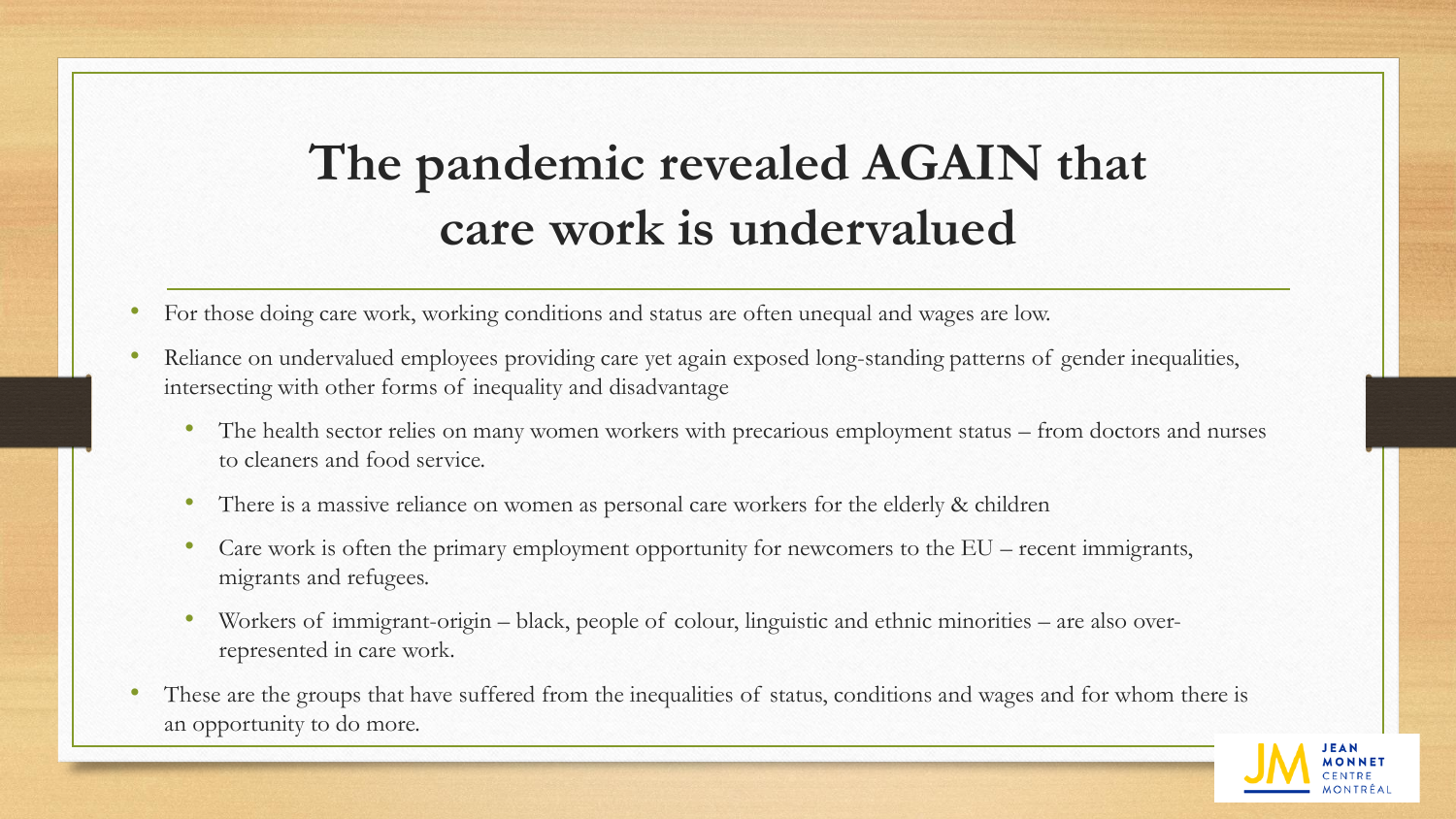**A caring economy for the future would ensure (i) high-quality care is a right of citizenship and (ii) care workers receive equal treatment**

- A caring economy guarantees high-quality care to all, as a citizenship right, with support from the state and provided in stable and respectful ways.
- A caring economy guarantees that care work is provided in accordance with principles of gender equality: equal wages; equal employment conditions; and equal rights.
- A caring economy after the COVID-19 pandemic recognises the contribution made to essential and frontline services by many women with precarious immigration status and intersectional disadvantage and provides policy tools to end them.